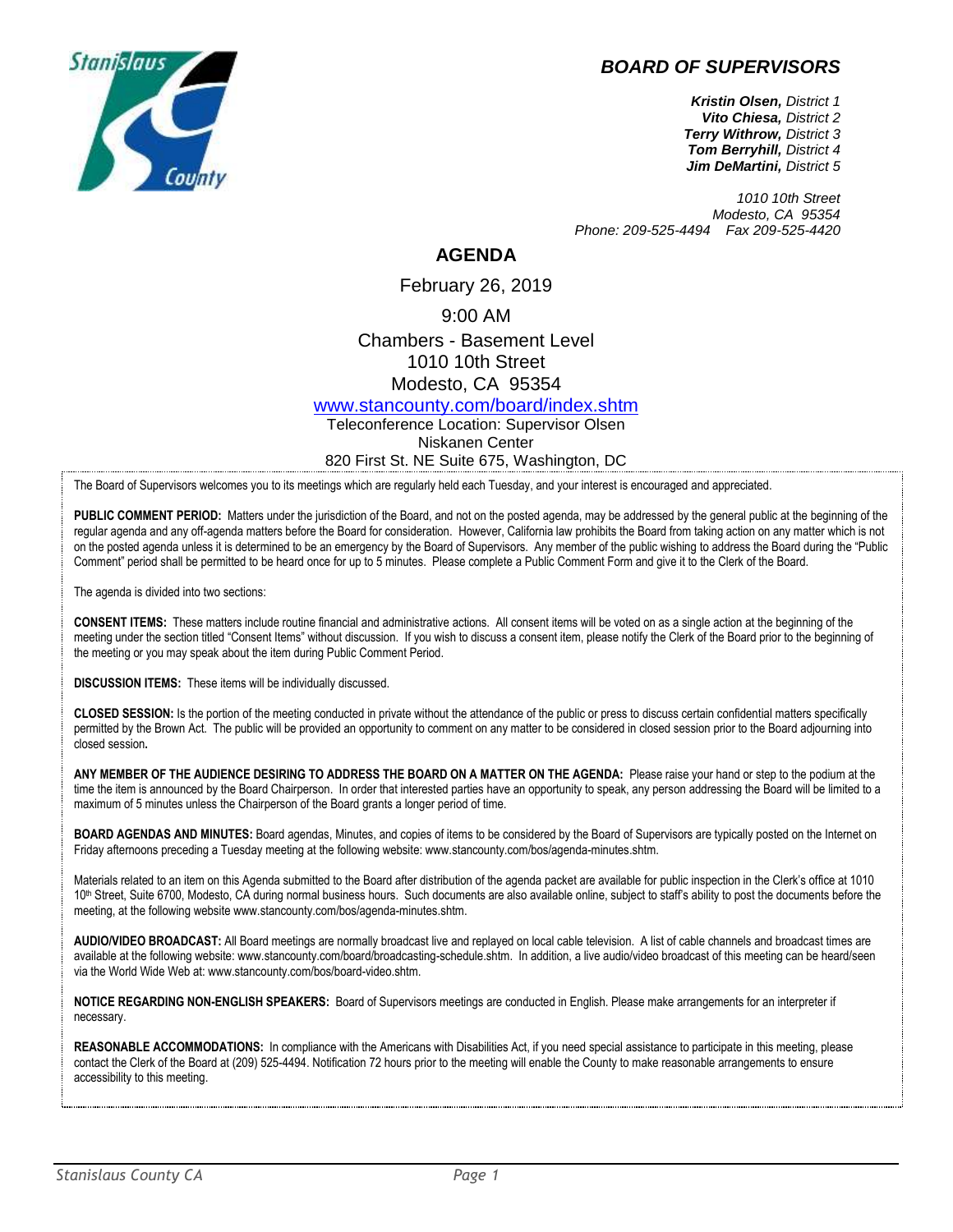- 1. Pledge Allegiance to the Flag
- 2. Moment of Silence for Marlon Simon an Attorney in the Public Defender's Office
- 3. Invocation
- 4. Public Comment Period
- 5. Consent Calendar
	- A. Miscellaneous
		- 1. Approval of the Minutes for February 12, 2019 [\(View Item\)](http://stancounty.com/bos/minutes/2019/min02-12-19.pdf)
		- 2. Approval to Declare a Vacancy on the Nuisance Abatement Hearing Board [\(View Item\)](http://stancounty.com/bos/agenda/2019/20190226/A02.pdf)
		- 3. Approval to Declare a Vacancy on the Stanislaus County Local Task Force on Solid Waste Management [\(View Item\)](http://stancounty.com/bos/agenda/2019/20190226/A03.pdf)
		- 4. Approval of Appointment of Lars P. Willerup to the Stanislaus County Planning Commission [\(View Item\)](http://stancounty.com/bos/agenda/2019/20190226/A04.pdf)
		- 5. Approval of Appointment of Tanya Gemperle-Goncalves to the East Stanislaus Resource Conservation District Board of Directors [\(View Item\)](http://stancounty.com/bos/agenda/2019/20190226/A05.pdf)
		- 6. Acceptance of the Resignation of Ray Martin from the Oakdale Fire Protection District Board of Directors [\(View Item\)](http://stancounty.com/bos/agenda/2019/20190226/A06.pdf)
		- 7. Approval to Proclaim the Month of March 2019 as Social Work Recognition Month in Stanislaus County [\(View Item\)](http://stancounty.com/bos/agenda/2019/20190226/A07.pdf)
		- 8. Approval of the Amended Conflict of Interest Code for the Empire Union School District [\(View Item\)](http://stancounty.com/bos/agenda/2019/20190226/A08.pdf)
		- 9. Approval of the Amended Conflict of Interest Code for the Modesto City Schools District [\(View Item\)](http://stancounty.com/bos/agenda/2019/20190226/A09.pdf)
		- 10. Approval of the Amended Conflict of Interest Code for the Housing Authority of the County of Stanislaus [\(View Item\)](http://stancounty.com/bos/agenda/2019/20190226/A10.pdf)
		- 11. Approval of the Conflict of Interest Code for the Sand Creek Flood Control District [\(View Item\)](http://stancounty.com/bos/agenda/2019/20190226/A11.pdf)
	- B. Chief Executive Office
		- 1. Approval to Contract with Center for Human Services for Family Reunification and Family Maintenance Mental Health Services – Community Services Agency [\(View Item\)](http://stancounty.com/bos/agenda/2019/20190226/B01.pdf)
		- 2. Approval of the Request from Riverdale Park Tract Community Services District to Consolidate and Hold Future Elections on the Same Day as the Statewide General Election Conducted in Even-Numbered Years – Elections [\(View Item\)](http://stancounty.com/bos/agenda/2019/20190226/B02.pdf)
		- 3. Approval of the Request from Crows Landing Community Services District to Consolidate and Hold Future Elections on the Same Day as the Statewide General Election Conducted in Even-Numbered Years – Elections [\(View Item\)](http://stancounty.com/bos/agenda/2019/20190226/B03.pdf)
		- 4. Approval of the Request from Grayson Community Services District to Consolidate and Hold Future Elections on the Same Day as the Statewide General Election Conducted in Even-Numbered Years – Elections [\(View Item\)](http://stancounty.com/bos/agenda/2019/20190226/B04.pdf)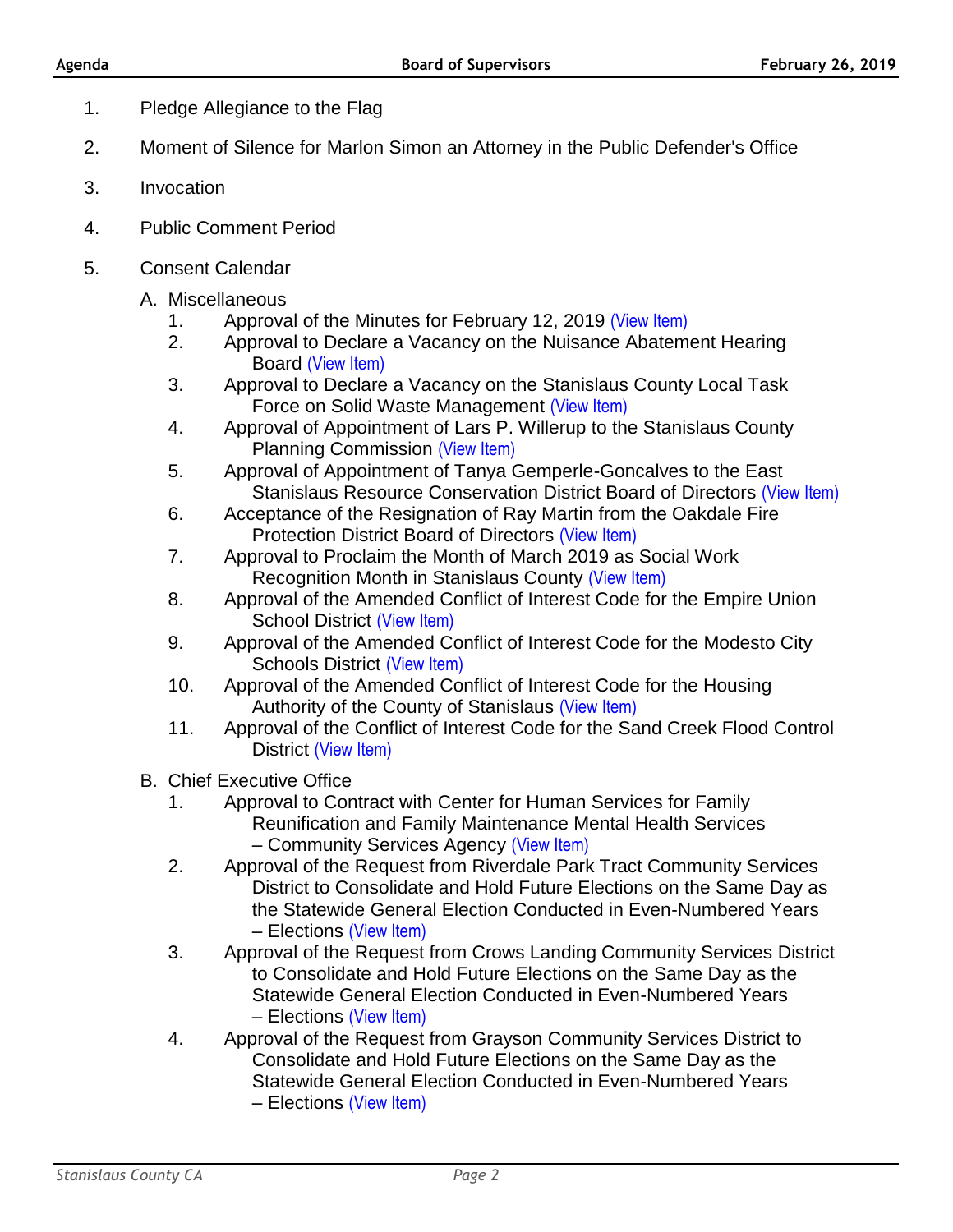| Agenda |                   |          | <b>Board of Supervisors</b>                                                                                                                                                                                                                                                                                                                                                                                                                                                                                                                                                                                                                                                                                                                                                                               | <b>February 26, 2019</b> |
|--------|-------------------|----------|-----------------------------------------------------------------------------------------------------------------------------------------------------------------------------------------------------------------------------------------------------------------------------------------------------------------------------------------------------------------------------------------------------------------------------------------------------------------------------------------------------------------------------------------------------------------------------------------------------------------------------------------------------------------------------------------------------------------------------------------------------------------------------------------------------------|--------------------------|
|        |                   | 5.       | Approval of the Request from Westley Community Services District to<br>Consolidate and Hold Future Elections on the Same Day as the<br>Statewide General Election Conducted in Even-Numbered Years                                                                                                                                                                                                                                                                                                                                                                                                                                                                                                                                                                                                        |                          |
|        |                   | 6.       | - Elections (View Item)<br>Approval of the Request from Knights Ferry Community Services District<br>to Consolidate and Hold Future Elections on the Same Day as the<br>Statewide General Election Conducted in Even-Numbered Years                                                                                                                                                                                                                                                                                                                                                                                                                                                                                                                                                                       |                          |
|        |                   | 7.       | - Elections (View Item)<br>Approval of the Request from the Paradise Elementary School District to<br>Consolidate and Hold Future Elections on the Same Day as the<br>Statewide General Election Conducted in Even-Numbered Years<br>- Elections (View Item)                                                                                                                                                                                                                                                                                                                                                                                                                                                                                                                                              |                          |
|        |                   | 8.       | Approval to Consolidate and Hold Future Stanislaus County Municipal<br>Advisory Council Elections on the Same Day as the Statewide General<br>Election Conducted in Even-Numbered Years - Chief Executive Office<br>(View Item)                                                                                                                                                                                                                                                                                                                                                                                                                                                                                                                                                                           |                          |
|        |                   | 9.       | Approval to Set the Salary for Newly Appointed County Counsel Thomas<br>Boze with a Starting Annual Salary of \$210,000 Effective March 30,<br>2019 – Chief Executive Office (View Item)                                                                                                                                                                                                                                                                                                                                                                                                                                                                                                                                                                                                                  |                          |
|        |                   | 10.      | Acceptance of the Fifteenth Update in Accordance with Public Contract<br>Code Sections 20134 and 22050 for Emergency Remediation/Repairs<br>at 10th Street Place, to Repair Water Damage and Restore Essential<br>Government Operations - Chief Executive Office (View Item)                                                                                                                                                                                                                                                                                                                                                                                                                                                                                                                              |                          |
|        |                   | 1.<br>2. | C. Department of Public Works<br>Approval to Accept the Subdivision Improvements for Tentative Parcel<br>Map PLN2017-0120, Dennis Hensley/Ray Main, and Record the Final<br>Map (View Item)<br>Approval of the Amendment to Lease No. PRC 2961.9 with the California                                                                                                                                                                                                                                                                                                                                                                                                                                                                                                                                      |                          |
|        |                   |          | State Lands Commission (SLC) for the Hickman Road over Tuolumne<br>River Bridge Replacement Project (View Item)                                                                                                                                                                                                                                                                                                                                                                                                                                                                                                                                                                                                                                                                                           |                          |
|        |                   |          | D. Department of Planning and Community Development                                                                                                                                                                                                                                                                                                                                                                                                                                                                                                                                                                                                                                                                                                                                                       |                          |
|        |                   |          | E. County Counsel                                                                                                                                                                                                                                                                                                                                                                                                                                                                                                                                                                                                                                                                                                                                                                                         |                          |
| 6.     | <b>Discussion</b> |          |                                                                                                                                                                                                                                                                                                                                                                                                                                                                                                                                                                                                                                                                                                                                                                                                           |                          |
|        | 1.                |          | Approval of Matters Related to Homeless Programs and Efforts Including a<br>Memorandum of Understanding with the City of Modesto and the<br>Salvation Army to Create a New Emergency Shelter at the Salvation<br>Army's Current Permitted Shelter Location at 330 9th Street; a Permanent<br>Access Center on Adjoining City Property on 10th Street; Acquisition of<br>Modular Facilities; Issuance of a Notice of Intention to Purchase Real<br>Property at 625 I Street, Modesto from the Salvation Army for Use as<br>Transitional Youth/Family Housing; Authorize the Declaration of an<br>Emergency for Facility Repairs and Replacement for the Emergency<br>Shelter and Related Projects; Approve the Use of Dedicated State<br>Homeless Funding for Capital Improvements, Homeless Services, and |                          |

Related Actions – Chief Executive Office [\(View Item\)](http://stancounty.com/bos/agenda/2019/20190226/DIS01.pdf)

Administration; Update on Other Homelessness Partnership Efforts and